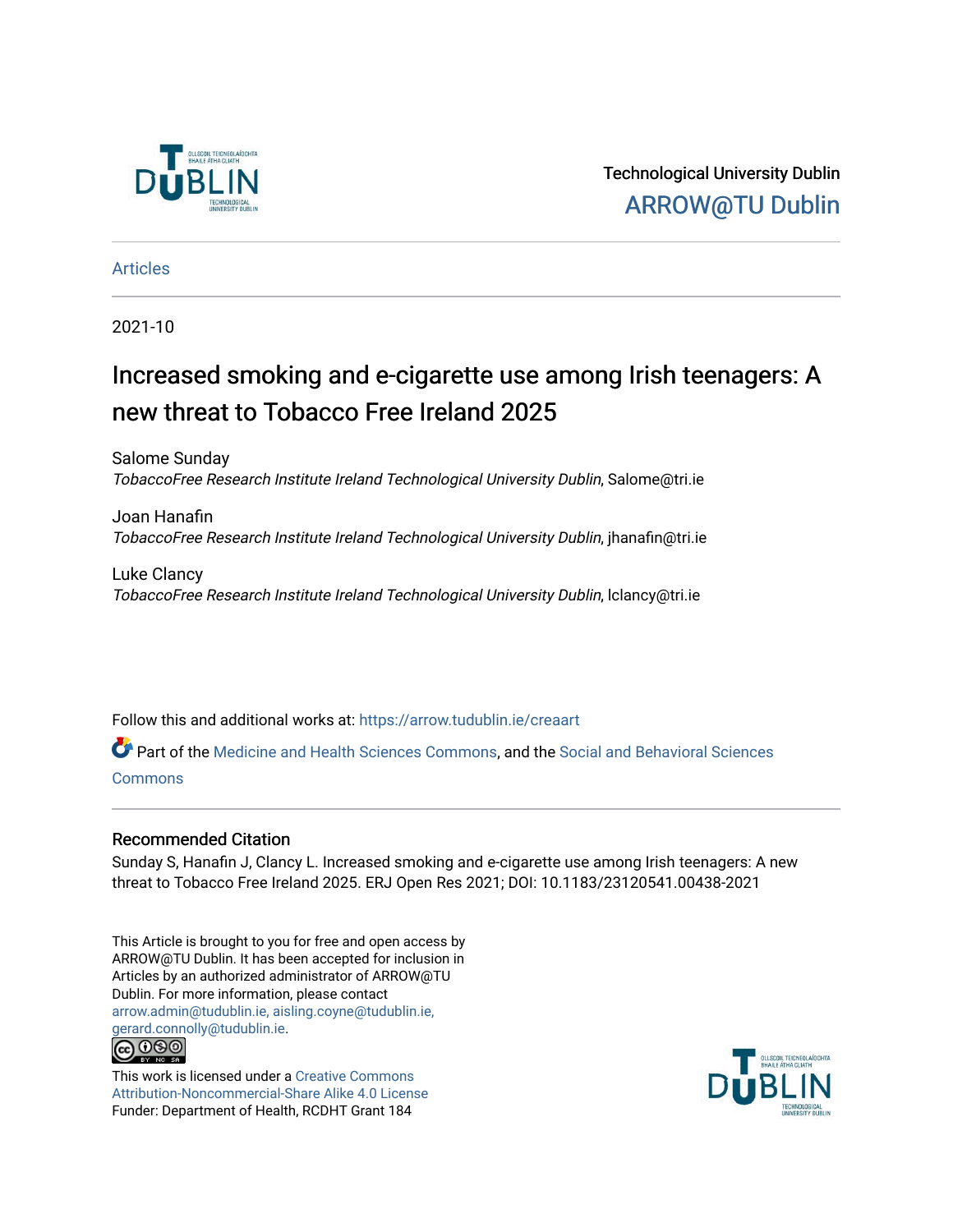

## Increased smoking and e-cigarette use among Irish teenagers: a new threat to Tobacco Free Ireland 2025

To the Editor:

Copyright ©The authors 2021

This version is distributed under the terms of the Creative Commons Attribution Non-Commercial Licence 4.0. For commercial reproduction rights and permissions contact [permissions@ersnet.org](mailto:permissions@ersnet.org)

Received: 30 June 2021 Accepted: 12 Aug 2021 Tobacco Free Ireland is an Irish Government policy which demands that the prevalence of tobacco smoking in Ireland be less than 5% by 2025. From 1995 to 2015, teen smoking decreased from 41% in 1995 to 13.1% in 2015, and SimSmoke modelling suggested that the 5% 2025 target was achievable in this group [\[1\]](#page-4-0). But, in 2019, current smoking (smoked in the past 30 days) increased overall from 13.1% in 2015 to 14.4% in 2019, with the increase being greater in boys than girls (16.2% versus 12.8%) [\[2\]](#page-4-0). This threatens the Tobacco Free Ireland endgame. Here, we draw on data from two waves (2015 and 2019) of the Irish ESPAD (European School Survey Project on Alcohol and other Drugs) to analyse the use of tobacco products by teenagers and offer an explanation for the change.

ESPAD is a cross-sectional survey conducted every 4 years in 35 European countries, including Ireland, on substance use among students aged 15–16 years. We report on two waves of Irish data (2015 and 2019). Stratified random sampling was used to select 50 representative schools from a total of 712 post-primary schools, stratified according to school type, location, gender, religious affiliation, and school-level disadvantage status. Within these, simple random sampling of students born in 1999 (2015 data) and 2003 (2019 data) was carried out, yielding 1493 students in 2015 and 1949 students in 2019. Full descriptions of sampling, ethical approval, data collection procedures, as well as the data cleaning rules, are reported in the ESPAD reports [[3](#page-4-0), [4\]](#page-4-0).

Current smoking was measured by the question: "How often have you smoked cigarettes (excluding e-cigarettes) during the last 30 days?": not at all; less than 1 cigarette per week; less than 1 cigarette per day; 1–5 cigarettes per day; 6–10 cigarettes per day; 11–20 cigarettes per day; and more than 20 cigarettes per day. Respondents were defined as current smokers if they had smoked at least once in the last 30 days.

Students were asked about their use of e-cigarettes ("ever-use" recoded never versus ever; "current-use" recoded no versus yes). Sociodemographic variables included gender, father's and mother's education, perceived family wealth, and household composition. Variables in the model also included other factors associated with smoking such as truancy (skipping school), access to cigarettes, perceived risk of smoking cigarettes occasionally or regularly (one or more packs a day), and peer smoking, as well as familial regulation and maternal relationship.

Descriptive statistics were used to show differences in sample characteristics from the two waves of the survey (2015 and 2019). Adjusted incidence risk ratios with 95% confidence intervals (IRR (95% CI)) for current smoking were estimated using a Poisson regression analysis and are shown for all respondents and, separately, by gender, with a p-value of less than 0.05 considered statistically significant. All statistical analysis was conducted using STATA version 16 (StataCorp LLC., College Station, TX, USA) and is presented in [table 1](#page-2-0).

Analyses of sample characteristics show that, between 2015 and 2019, e-cigarette ever-use increased significantly from 23% (n=325) to 37.2% (n=723) ( $p<0.001$ ), and e-cigarette current-use increased significantly from 10.1% (n=143) to 18.1% (n=351) ( $p$ <0.001). As well as a significant rise in e-cigarette use, other significant ( $p<0.05$ ) differences between 2015 and 2019 (the two survey waves) were that, in



 $(cc)$ 

Shareable abstract (@ERSpublications)

Smoking prevalence decreased in Irish teenagers in all ESPAD survey waves from 1995 until 2015. However, in ESPAD 2019, current teen smoking and e-cigarette use increased, threatening Ireland's 5% prevalence tobacco endgame strategy. <https://bit.ly/3yXVAyN>

Cite this article as: Sunday S, Hanafin J, Clancy L. Increased smoking and e-cigarette use among Irish teenagers: a new threat to Tobacco Free Ireland 2025. ERJ Open Res 2021; 7: 00438-2021 [\[DOI: 10.1183/](https://doi.org/10.1183/23120541.00438-2021) [23120541.00438-2021\].](https://doi.org/10.1183/23120541.00438-2021)

 $\odot$   $\odot$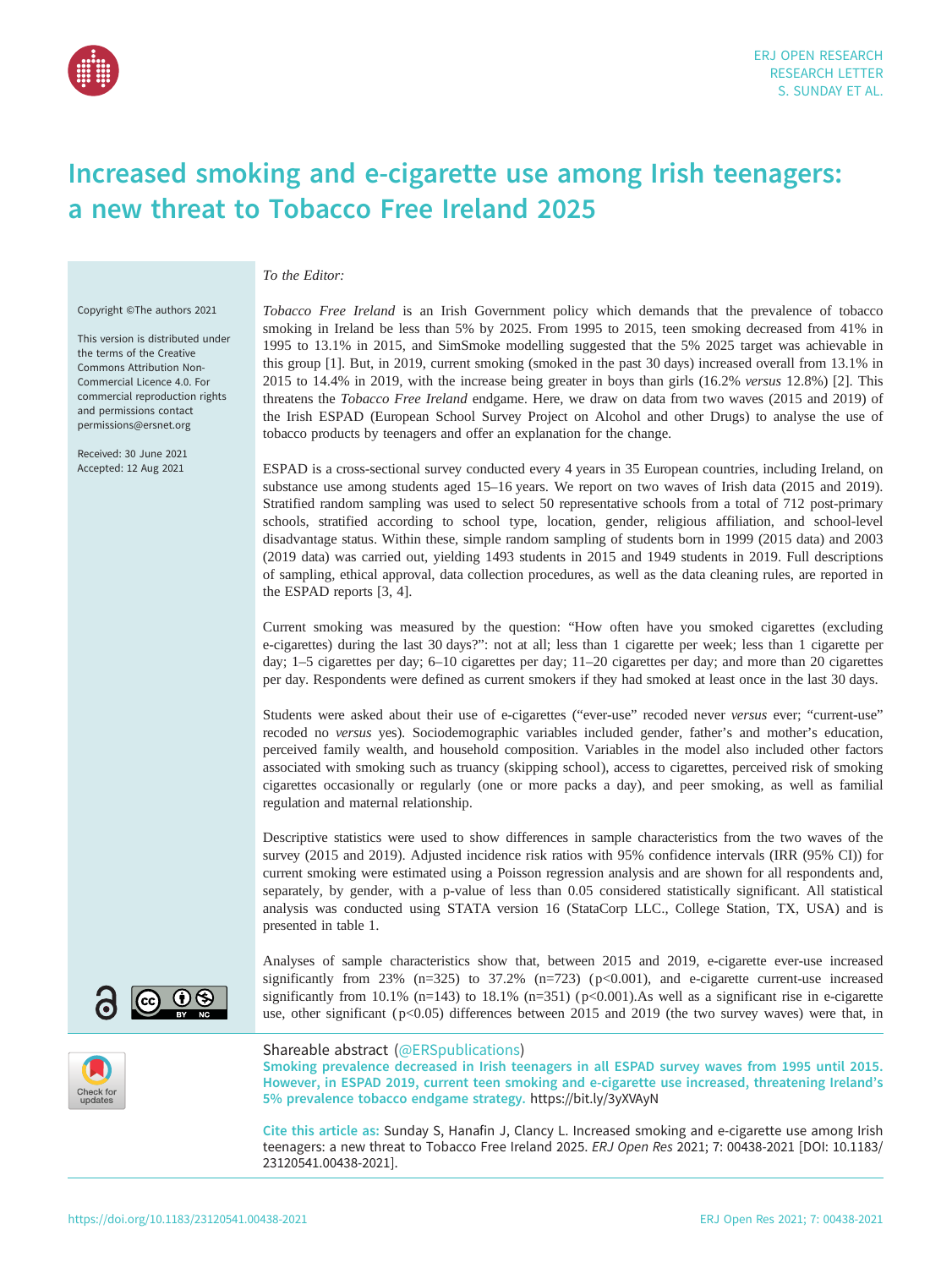<span id="page-2-0"></span>TABLE 1 Sample characteristics and Poisson regression results (adjusted incidence risk ratios (IRR)) of factors associated with current smoking in 16-year-olds, based on data from the Irish 2015 and 2019 ESPAD surveys

|                                                | Sample characteristics |                 | Poisson regression results current smoking |                                          |                                          |
|------------------------------------------------|------------------------|-----------------|--------------------------------------------|------------------------------------------|------------------------------------------|
|                                                | 2015<br>$n$ (%)        | 2019<br>$n$ (%) | <b>Total adjusted IRR</b><br>(95% CI)      | Male adjusted IRR<br>(95% CI)            | Female adjusted IRR<br>(95% CI)          |
| Year                                           |                        |                 |                                            |                                          |                                          |
| 2015                                           | 1472                   |                 | $\mathbf{1}$                               | $\mathbf{1}$                             | $\mathbf{1}$                             |
| 2019                                           |                        | 1947            | $0.91$ $(0.85 - 0.98)^*$                   | $0.91(0.82 - 1.00)$                      | $0.95(0.86 - 1.05)$                      |
| Gender                                         |                        |                 |                                            |                                          |                                          |
| Male                                           | 752 (51.1)             | 946 (48.5)      | $\mathbf{1}$                               |                                          |                                          |
| Female                                         | 720 (48.9)             | 1003(51.4)      | $1.00(0.93 - 1.07)$                        | N/A                                      | N/A                                      |
| Ever-used e-cigarettes                         |                        |                 |                                            |                                          |                                          |
| <b>No</b>                                      | 1088 (77.0)            | $1219(62.7)$ *  | $\mathbf{1}$                               | $\mathbf{1}$                             | $\mathbf{1}$                             |
| Yes                                            | 325 (23.0)             | 723 (37.2)      | $1.27$ $(1.16-1.40)$ *                     | $1.33$ $(1.17-1.51)^*$                   | $1.27$ $(1.11-1.45)$ *                   |
| Current use e-cigarettes                       |                        |                 |                                            |                                          |                                          |
| No<br>Yes                                      | 1270 (89.9)            | 918 (84.5)*     | $\mathbf{1}$<br>$1.45$ $(1.31-1.61)^*$     | $\mathbf{1}$<br>$1.39$ $(1.21 - 1.60)^*$ | $\mathbf{1}$<br>$1.49$ $(1.26 - 1.75)^*$ |
| Father's education                             | 143(10.1)              | 351(18.1)       |                                            |                                          |                                          |
| Primary/some secondary school                  | 388 (30.0)             | 407 $(21.5)^*$  | $\mathbf{1}$                               | $\mathbf{1}$                             | $\mathbf{1}$                             |
| Completed secondary school                     | 273 (19.0)             | 345 (18.2)      | $0.94(0.84 - 1.05)$                        | $0.97(0.84 - 1.13)$                      | $0.92(0.79 - 1.08)$                      |
| College/university                             | 600 (41.7)             | 897 (47.4)      | $0.95(0.87 - 1.04)$                        | $1.00(0.87 - 1.15)$                      | $0.91(0.80 - 1.04)$                      |
| Don't know or N/A                              | 177 (12.3)             | 244 (13.0)      | $0.99(0.86 - 1.15)$                        | $1.01(0.81 - 1.26)$                      | $1.01(0.83 - 1.23)$                      |
| Mother's education                             |                        |                 |                                            |                                          |                                          |
| Primary/some secondary school                  | 212(14.7)              | $215 (11.3)^*$  | $\mathbf{1}$                               | $\mathbf{1}$                             | $\mathbf{1}$                             |
| Completed secondary school                     | 375 (26.1)             | 375 (19.7)      | $0.98(0.87 - 1.11)$                        | $1.01(0.84 - 1.21)$                      | $0.93(0.79 - 1.11)$                      |
| College/university                             | 719 (50.0)             | 1140 (60.0)     | $0.99(0.89 - 1.11)$                        | $0.98(0.83 - 1.16)$                      | $0.98(0.84 - 1.15)$                      |
| Don't know or N/A                              | 132(9.2)               | 169(8.9)        | $0.92$ $(0.77 - 1.10)$                     | $0.92$ $(0.71 - 1.18)$                   | $0.92(0.70 - 1.21)$                      |
| Perceived wealth                               |                        |                 |                                            |                                          |                                          |
| About the same                                 | 696 (48.7)             | 815 $(43.3)^*$  | $\mathbf{1}$                               | $\mathbf{1}$                             | $\mathbf{1}$                             |
| Much better off                                | 223 (15.6)             | 308 (16.4)      | $1.09(0.98 - 1.20)$                        | $1.14(0.99 - 1.31)$                      | $1.04(0.89 - 1.21)$                      |
| Better off                                     | 370 (25.9)             | 580 (30.8)      | $1.00(0.91 - 1.08)$                        | $1.00(0.89 - 1.13)$                      | $1.00(0.88 - 1.13)$                      |
| Less well off                                  | 141 (9.9)              | 179 (9.5)       | $1.16(1.04 - 1.30)$                        | $1.17(1.00 - 1.37)$                      | $1.13(0.96 - 1.33)$                      |
| <b>Household composition</b>                   |                        |                 |                                            |                                          |                                          |
| Single parent                                  | 262 (17.8)             | 371 (19.0)*     | $\mathbf{1}$                               | $\mathbf{1}$                             | $\mathbf{1}$                             |
| Two parents                                    | 1109 (75.3)            | 1490 (76.4)     | $0.90$ $(0.83 - 0.98)^*$                   | $0.88$ (0.78-0.99)*                      | $0.93(0.82 - 1.05)$                      |
| <b>Blended family</b>                          | 101(6.9)               | 88 (4.5)        | $0.84$ (0.71-0.99)*                        | $0.87(0.68 - 1.11)$                      | $0.81(0.64 - 1.03)$                      |
| Familial regulation                            |                        |                 |                                            |                                          |                                          |
| Know always                                    | 906 (62.7)             | 1194 (63.2)     | $\mathbf{1}$                               | $\mathbf{1}$                             | $\mathbf{1}$                             |
| Know quite often                               | 337 (23.3)             | 455 (24.1)      | $0.97(0.89 - 1.06)$                        | $0.97$ $(0.86 - 1.09)$                   | $0.97(0.86 - 1.10)$                      |
| Know sometimes                                 | 128 (8.9)              | 166 (8.8)       | $1.16(1.04 - 1.30)$                        | $1.15(0.98 - 1.34)$                      | $1.16(0.98 - 1.38)$                      |
| Usually don't know<br>Relationship with mother | 73(5.1)                | 74 (3.9)        | $1.25$ $(1.07-1.45)$ *                     | $1.28$ (1.06-1.53)*                      | $1.23(0.92 - 1.63)$                      |
| Satisfied                                      | 1251 (87.5)            | 1621 (86.4)     | $\mathbf{1}$                               | $\mathbf{1}$                             | $\mathbf{1}$                             |
| Neither nor                                    | 74 (5.2)               | 106(5.6)        | $1.01(0.87 - 1.16)$                        | $0.95(0.77 - 1.18)$                      | $1.06(0.87 - 1.28)$                      |
| Not satisfied                                  | 105(7.3)               | 150(8.0)        | $1.04(0.92 - 1.17)$                        | $0.99(0.82 - 1.18)$                      | $1.10(0.93 - 1.31)$                      |
| Skipping school                                |                        |                 |                                            |                                          |                                          |
| None                                           | 984 (80.1)             | 1309 (79.6)     | $\mathbf{1}$                               | $\mathbf{1}$                             | $\mathbf{1}$                             |
| 1-4 days                                       | 198 (16.1)             | 286 (17.4)      | $1.17$ $(1.07-1.27)$ *                     | $1.17$ $(1.03-1.32)^{*}$                 | $1.16$ (1.03-1.32)*                      |
| 5 days+                                        | 47(3.8)                | 50(3.0)         | $1.53$ $(1.32-1.78)$ <sup>*</sup>          | $1.61$ (1.33-1.96)*                      | 1.46 $(1.14 - 1.86)^*$                   |
| Access to cigarettes                           |                        |                 |                                            |                                          |                                          |
| <b>Difficult</b>                               | 348 (24.1)             | 551 $(28.4)^*$  | $\mathbf{1}$                               | $1\,$                                    | $\mathbf{1}$                             |
| Easy                                           | 893 (61.8)             | 1188 (61.3)     | $1.07(0.98 - 1.18)$                        | $1.09(0.95 - 1.24)$                      | $1.06(0.94 - 1.20)$                      |
| Do not know                                    | 205(14.2)              | 200(10.3)       | $0.93(0.82 - 1.07)$                        | $0.93(0.77 - 1.13)$                      | $0.94(0.78 - 1.14)$                      |
| Perceived risk occasional smoking              |                        |                 |                                            |                                          |                                          |
| No/slight risk                                 | 602 (41.4)             | 777 (40.2)      | $\mathbf{1}$                               | $\mathbf{1}$                             | $\mathbf{1}$                             |
| Moderate/great risk                            | 814 (56.0)             | 1097 (56.7)     | $1.00(0.92 - 1.07)$                        | $0.97$ $(0.87 - 1.08)$                   | $1.02(0.92 - 1.14)$                      |
| Do not know                                    | 37(2.5)                | 61(3.1)         | $1.22(0.88 - 1.70)$                        | $1.22(0.73 - 2.04)$                      | $1.21(0.78 - 1.88)$                      |
| Perceived risk regular smoking                 |                        |                 |                                            |                                          |                                          |
| No/slight risk                                 | 169 (11.6)             | 223(11.5)       | $1\,$                                      | $\,1\,$                                  | $\,1$                                    |
| Moderate/great risk                            | 1248 (85.8)            | 1655 (85.6)     | $1.00(0.92 - 1.07)$                        | $1.00(0.86 - 1.17)$                      | $0.96$ $(0.81 - 1.15)$                   |
| Do not know                                    | 37(2.5)                | 56(2.9)         | $1.22(0.88 - 1.70)$                        | $1.06(0.63 - 1.76)$                      | $0.92$ $(0.57 - 1.51)$                   |

**Continued**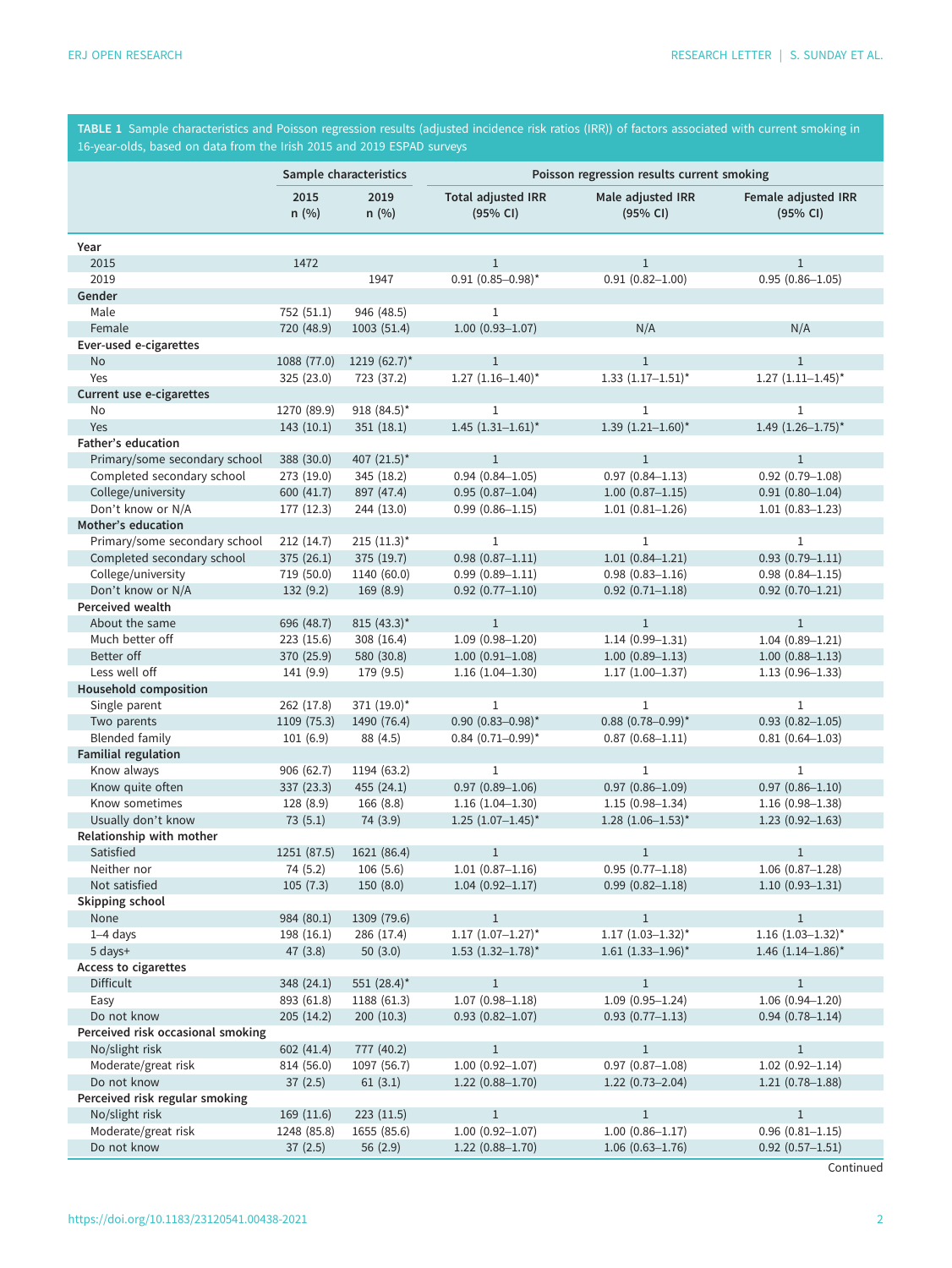| <b>TABLE 1 Continued</b>                                                                                                         |                        |              |                                            |                               |                                 |  |  |  |  |
|----------------------------------------------------------------------------------------------------------------------------------|------------------------|--------------|--------------------------------------------|-------------------------------|---------------------------------|--|--|--|--|
|                                                                                                                                  | Sample characteristics |              | Poisson regression results current smoking |                               |                                 |  |  |  |  |
|                                                                                                                                  | 2015<br>n(%)           | 2019<br>n(%) | <b>Total adjusted IRR</b><br>(95% CI)      | Male adjusted IRR<br>(95% CI) | Female adjusted IRR<br>(95% CI) |  |  |  |  |
| Peer smoking                                                                                                                     |                        |              |                                            |                               |                                 |  |  |  |  |
| None                                                                                                                             | 478 (33.4)             | 558 (29.8)   |                                            |                               |                                 |  |  |  |  |
| A few/some                                                                                                                       | 802(56.1)              | 1125 (60.1)  | $1.00(0.92 - 1.08)$                        | $0.99(0.89 - 1.11)$           | $1.01(0.90 - 1.13)$             |  |  |  |  |
| Most/all                                                                                                                         | 150(10.5)              | 188(10.1)    | $1.20$ $(1.06-1.35)$ *                     | $1.08(0.92 - 1.28)$           | $1.33$ $(1.13 - 1.57)^*$        |  |  |  |  |
| ESPAD: European School Survey Project on Alcohol and other Drugs; N/A: not applicable. *: statistical significance at $p<0.05$ . |                        |              |                                            |                               |                                 |  |  |  |  |

2019, respondents perceived increased difficulty in accessing cigarettes and increased family wealth, and reported increased parental education.

Sample characteristics that did not change significantly between 2015 and 2019 were perceived risk from occasional or regular smoking, peer smoking, truancy, household composition, familial regulation, and relationship with mother. Students who had ever-used e-cigarettes were significantly more likely to be current smokers and this risk was more pronounced for boys (IRR 1.33, 95% CI 1.17–1.51) than for girls (IRR 1.27, 95% CI 1.11–1.45). Similarly, current-use of e-cigarettes was significantly associated with increased risk of current smoking for both girls and boys and the risk was much higher for girls (IRR 1.49, 95% CI 1.26–1.75) than for boys (IRR 1.39, 95% CI 1.21–1.60).

Students from two-parent and blended families were less likely to be current smokers than those from single-parent families (IRR 0.90, 95% CI 0.83–0.98 and IRR 0.84, 95% CI 0.71–0.99, respectively), significantly so for male students in two-parent families (IRR 0.88, 95% CI 0.78–0.99).

Truancy was significantly associated with current smoking, with students who reported that they skipped five or more days of school being more likely to be current smokers (IRR 1.53, 95% CI 1.32–1.78). Again, the risk was more pronounced for boys (IRR 1.61, 95% CI 1.33–1.96) than for girls (IRR 1.46, 95% CI 1.14–1.86).

Students who reported that most/all of their friends smoked were more likely to be current smokers than were those who had no smoking friends (IRR 1.20, 95% CI 1.06–1.35) and this was more pronounced for girls (IRR 1.33, 95% CI 1.13–1.57) than for boys (IRR 1.08, 95% CI 0.92–1.28).

We examined the increase in current smoking in 15–16-year-olds in Ireland between 2015 and 2019 and found that it was associated with e-cigarette use, truancy, household composition, familial regulation, and peer smoking. Consistent with PERELMAN et al. [\[3\]](#page-4-0) and previous Irish ESPAD findings [[2](#page-4-0), [4](#page-4-0)], the risks of current smoking were higher among those who reported truancy and were higher still among boys who reported skipping school more than five times.

Household composition has previously been associated with current smoking [\[4, 5](#page-4-0)], with students from two-parent families being less likely to smoke than those from single-parent families. We provide partial confirmation for these findings in relation to boys only, with boys from two-parent families, and also from blended families, being significantly less likely to report current smoking than boys from single-parent families. We confirm our previous findings showing an association between familial regulation and current smoking [\[4\]](#page-4-0). We recommend therefore that smoking intervention and prevention programmes be cognisant of family structure as well as gender [\[6\]](#page-5-0).

Having peers who smoke is positively associated with teenage current cigarette smoking [[7](#page-5-0), [8](#page-5-0)]. The risks of smoking are higher for students who report that most or all their friends smoke than for those with no friends who smoke, and higher for girls than for boys. L<sub>IU</sub> et al. [[9](#page-5-0)], in a meta-analysis of 75 longitudinal teen smoking studies, found that having friends who smoke doubles the risk that youths aged 10 to 19 years will smoke. Our findings highlight the importance of making adolescents aware of, and attentive to, the role that friends play in their smoking initiation [[10\]](#page-5-0).

In Ireland, successive policy and legislative initiatives have led to teenagers' access to cigarettes decreasing [\[6\]](#page-5-0). Our previous studies showed the association between perceived access to cigarettes and current cigarette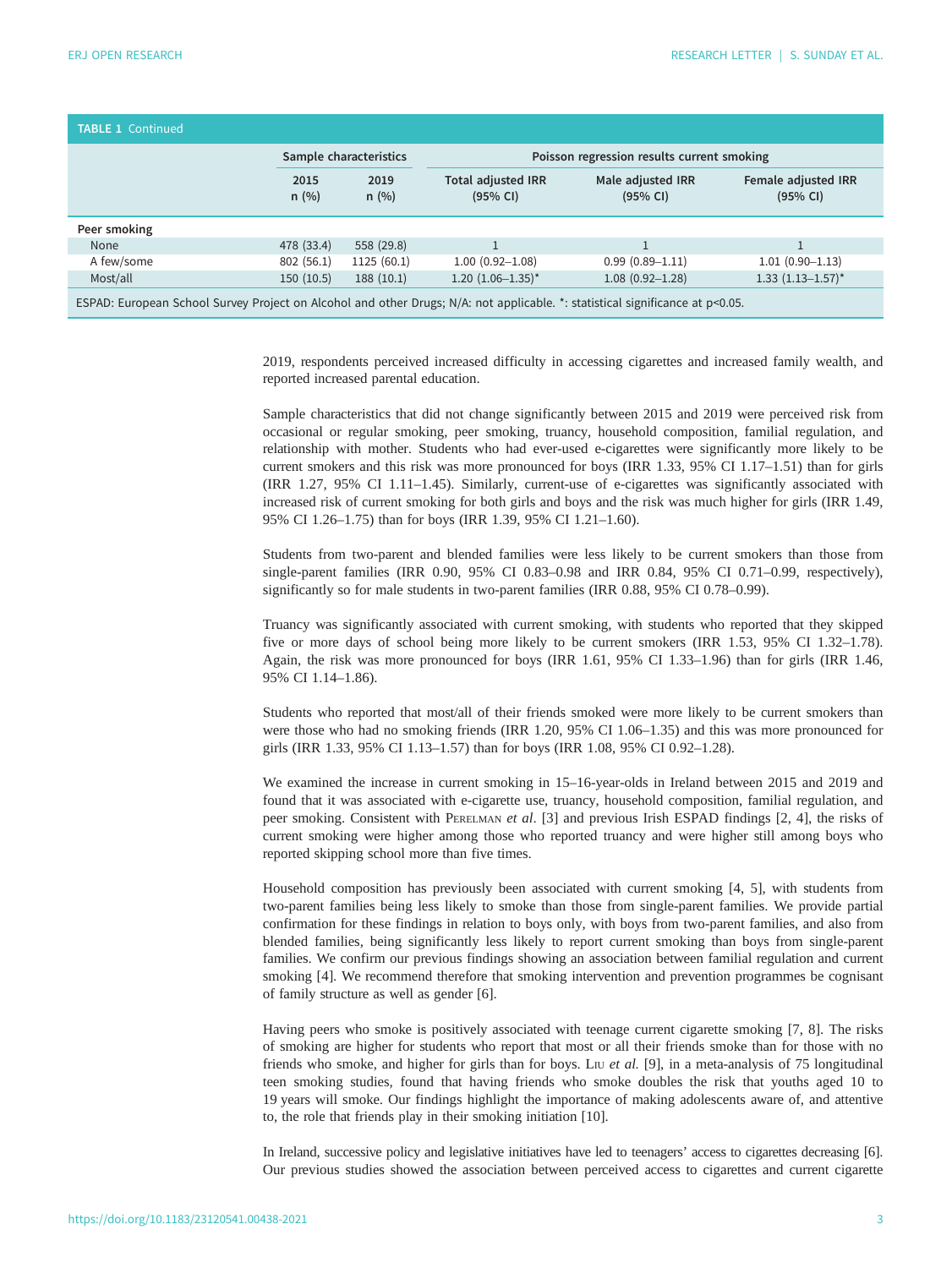<span id="page-4-0"></span>smoking among adolescents [1], and our current study shows that teenagers perceive access to cigarettes to have become more difficult.

The significant increase in cigarette smoking among teenagers in Ireland in 2019 suggests that further regulatory restrictions are needed to limit access by teenagers to tobacco products [\[10](#page-5-0), [11\]](#page-5-0). This could be done by increasing the age for purchase of cigarettes to 21 years of age as has been done elsewhere [[12\]](#page-5-0), and also by extending restrictions on where smoking is allowed [[10, 13](#page-5-0)].

Our findings show a negative effect of e-cigarette ever-use on teenagers' likelihood of current smoking. When the model controlled for various factors associated with smoking, e-cigarette ever-use had an additional negative effect, increasing the risks of being a current smoker for both boys and girls. E-cigarette current-use also increased the risk for current smoking for both boys and girls. Our findings support the need for the extension of tobacco control legislation regarding minors to include e-cigarettes. This may be desirable to prevent exposure to second-hand aerosol [\[14](#page-5-0)], but also because of the possible renormalisation of smoking [\[9\]](#page-5-0).

We saw an increase in current cigarette smoking associated with an increasing use of e-cigarettes. Other associated factors did not deteriorate between 2015 and 2019, and access to cigarettes was perceived to have become more difficult during that period. We suggest that our findings highlight the negative impact that increased youth e-cigarette use had on current teenage cigarette smoking. We further suggest that this increase in e-cigarette use by teens poses a threat to the Tobacco Free Ireland policy goal of a smoking prevalence less than 5% by 2025 [1].

### Salome Sunday, Joan Hanafin and Luke Clancy

TobaccoFree Research Institute Ireland, TUDublin, Dublin, Ireland.

Corresponding author: Luke Clancy [\(lclancy@tri.ie](mailto:lclancy@tri.ie))

Acknowledgements: We wish to acknowledge the important part played by colleagues Sheila Keogan, who managed and supervised both Irish waves of ESPAD 2015 and 2019; and Keishia Taylor, Kate Babineau, Ellen Whelan and Ermelinda Furtado da Luz Brzychcyk, who were involved in the data collection and management of the two waves.

Provenance: Submitted article, peer reviewed.

Author contributions: S. Sunday performed the initial analysis and wrote the first version of the manuscript; J. Hanafin and L. Clancy conceptualised the structure, and agreed the methodology and the content of the study. All authors contributed to the development of the manuscript, and read and approved the final version. L. Clancy acquired the funding, and was responsible for resources and supervision.

Support statement: We thank the RCDH Trust and the Dept of Health Ireland for their financial support. Funding information for this article has been deposited with the [Crossref Funder Registry.](https://www.crossref.org/services/funder-registry/)

Conflict of interest: None declared.

#### **References**

- 1 Li S, Levy D, Clancy L. Tobacco Free Ireland 2025: SimSmoke prediction for the end game. Tob Prev Cessat 2018; 4: 23.
- 2 Sunday S, Keogan S, Hanafin J, et al. ESPAD 2019 Ireland: Results from the European Schools Project on Alcohol and Other Drugs in Ireland. Dublin, TFRI, 2020.
- 3 Perelman J, Leão T, Kunst AE. Smoking and school absenteeism among 15- to 16-year-old adolescents: a cross-section analysis on 36 European countries. Eur J Public Health 2019; 29: 778–784.
- 4 Clancy L, Taylor K, Babineau K, et al. ESPAD 2015: European School Survey Project on Alcohol & Other Drugs in Ireland. Ireland, TFRI for the Department of Health, 2016.
- 5 Brown SL, Rinelli LN. Family structure, family processes, and adolescent smoking and drinking. J Res Adolesc 2010; 20: 259–273.